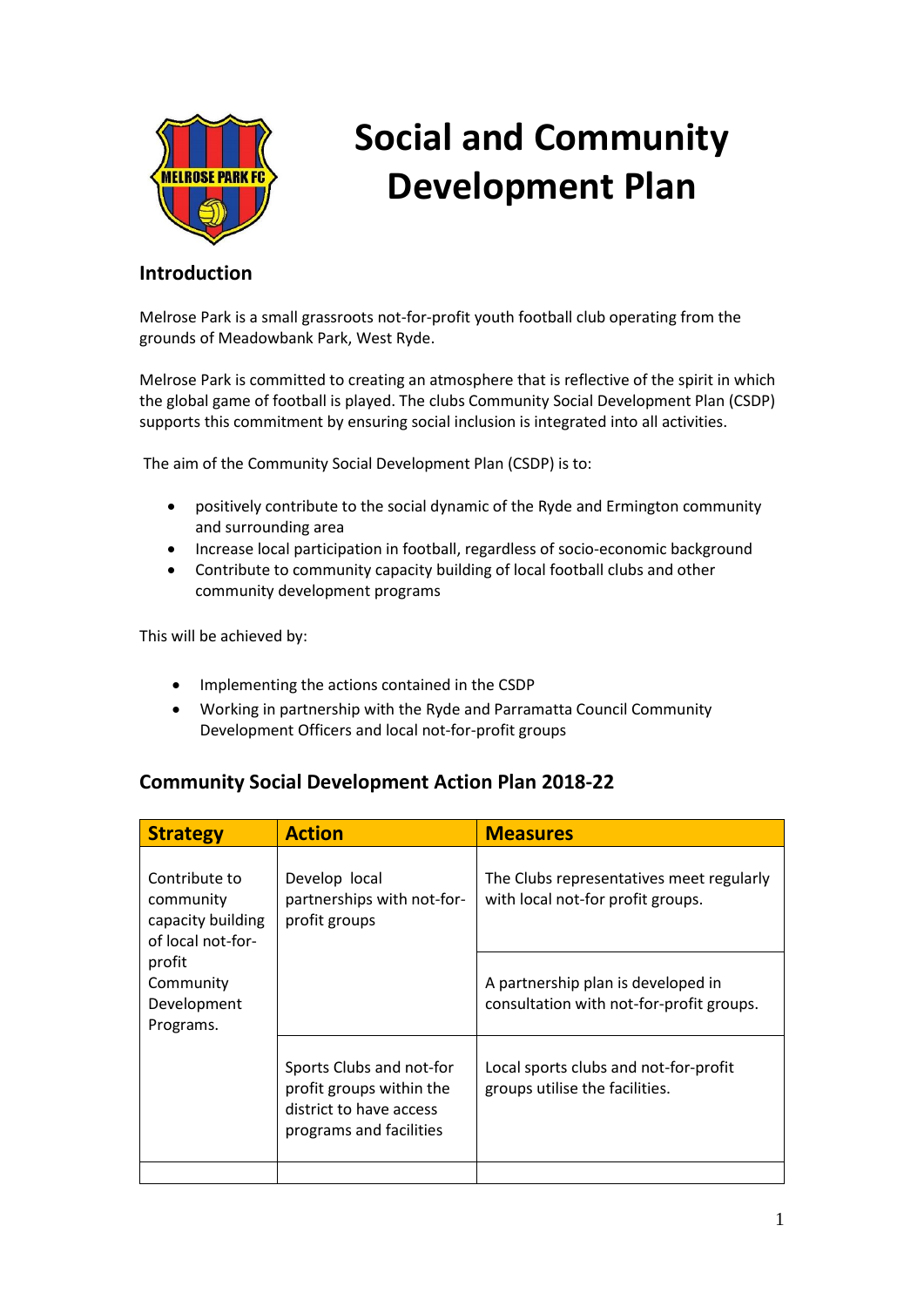| Develop strong<br>community<br>bonds to assist in<br>the provision of<br>appropriate<br>facilities to meet<br>the social needs<br>of the local<br>community. | Consult community<br>groups in the<br>development of the clubs<br>Inclusion Policy for<br>families seeking financial<br>support                                                        | Inclusion Policy developed and<br>operational within the clubs activities and<br>programs.                                                           |
|--------------------------------------------------------------------------------------------------------------------------------------------------------------|----------------------------------------------------------------------------------------------------------------------------------------------------------------------------------------|------------------------------------------------------------------------------------------------------------------------------------------------------|
|                                                                                                                                                              | Develop specific youth<br>programs in partnership<br>with council Community<br>Development Officer,<br>YMCA and Police Youth<br>Liaison Officer                                        | Sports programs are developed and<br>operational for youth at risk.                                                                                  |
|                                                                                                                                                              | Host Harmony Day<br>activities in partnership<br>with Council                                                                                                                          | Harmony Day Street Football tournament                                                                                                               |
|                                                                                                                                                              | A pathways program for<br>gifted players regardless<br>of their socioeconomic<br>background                                                                                            | Gifted players who are underprivileged<br>have support through the 'Inclusion<br>Policy' to participate in pathway<br>programs.                      |
| Promote<br>community spirit<br>and<br>humanitarian<br>initiatives by<br>forming<br>associations with<br>various<br>charitable<br>organisations<br>programs   | Participate in Football for<br>Social Development<br>programs such as<br>'Football United'                                                                                             | 'Football for Social Development'<br>campaign developed and operational.                                                                             |
|                                                                                                                                                              |                                                                                                                                                                                        | Encourage sponsorship at the local level<br>for social development programs.                                                                         |
|                                                                                                                                                              | Form partnership with<br>local refugee family<br>services                                                                                                                              | Work with local refugee family services to<br>ensure their client families have access to<br>all the facilities and programs offered at<br>the club. |
|                                                                                                                                                              | Host programs and<br>initiatives that promote<br>health and wellbeing<br>through participation for:<br>Youth<br>Preschool<br>Aboriginal and<br><b>Torres Strait</b><br>Islander people | Opportunities are created and promoted<br>to target groups.                                                                                          |